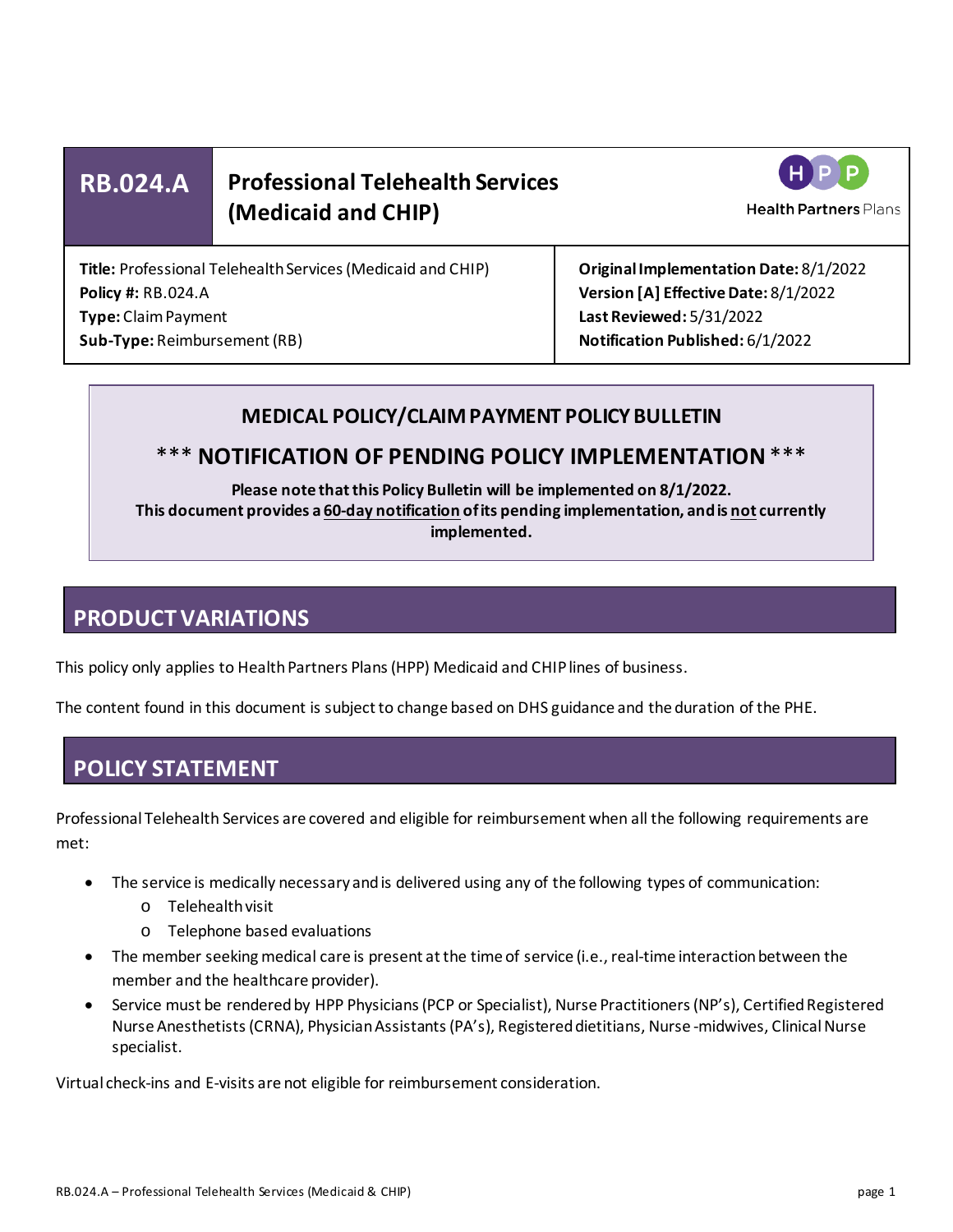Health Partners Plans (HPP) follows the guidelines listed below for telehealth/telemedicine services .

| <b>TYPE OF</b>                                         | <b>DESCRIPTION</b>                 | <b>CODING</b>                                                 | Patient               | Required       | Required        | <b>Requires</b>                 |
|--------------------------------------------------------|------------------------------------|---------------------------------------------------------------|-----------------------|----------------|-----------------|---------------------------------|
| <b>SERVICE</b>                                         | OF SERVICE                         |                                                               | Relationshi           | Place of       | <b>Modifier</b> | <b>Audiovisual</b>              |
|                                                        |                                    |                                                               | p with                | <b>Service</b> |                 | Synchronous<br><b>Real-time</b> |
|                                                        |                                    |                                                               | Provider              |                |                 | Communication                   |
|                                                        |                                    | 99202-99205                                                   | New or                | 02 or 10       | GT or 95        | Yes                             |
|                                                        |                                    | 99212-99215 (office or other                                  | Established           |                |                 |                                 |
|                                                        | A visit with a                     | outpatient visits)                                            |                       |                |                 |                                 |
|                                                        | providerthat                       | 99381-99385                                                   | New or                | 02 or 10       | GT or 95        | Yes                             |
| <b>Telehealth</b>                                      | uses<br>synchronous                | 99391-99395                                                   | Established           |                |                 |                                 |
| Visits*                                                | interactive                        | G0425, G0426, G0427                                           | New or                | 02 or 10       | $G$ T or 95     | Yes                             |
|                                                        | audio and<br>video                 | (Telehealth Consultations,<br>emergency department or initial | Established           |                |                 |                                 |
|                                                        | telecommunica                      | inpatient)                                                    |                       |                |                 |                                 |
|                                                        | tions system                       | G0406, G0407, G0408 (Follow-up                                | New or<br>Established | 02 or 10       | GT or 95        | Yes                             |
|                                                        |                                    | inpatient telehealth<br>consultations furnished to            |                       |                |                 |                                 |
|                                                        |                                    | individuals in hospitals or SNFs)                             |                       |                |                 |                                 |
|                                                        |                                    | Codes 99441-99443, 98966-<br>98968                            | Established           | 02 or 10       | $\overline{a}$  | <b>No</b>                       |
|                                                        | Telephone<br>services are          |                                                               |                       |                |                 |                                 |
|                                                        | non-face-to-                       |                                                               |                       |                |                 |                                 |
|                                                        | face<br>encounters                 |                                                               |                       |                |                 |                                 |
|                                                        | originating                        |                                                               |                       |                |                 |                                 |
|                                                        | from the                           |                                                               |                       |                |                 |                                 |
| <b>Telephone</b><br><b>Based</b><br><b>Evaluations</b> | established<br>patient for         |                                                               |                       |                |                 |                                 |
|                                                        | evaluation or                      |                                                               |                       |                |                 |                                 |
|                                                        | management of                      |                                                               |                       |                |                 |                                 |
|                                                        | a problem<br>provided by a         |                                                               |                       |                |                 |                                 |
|                                                        | qualified                          |                                                               |                       |                |                 |                                 |
|                                                        | clinician                          |                                                               |                       |                |                 |                                 |
|                                                        | For telephone-                     |                                                               |                       |                |                 |                                 |
|                                                        | based services,<br>codes are time- |                                                               |                       |                |                 |                                 |
|                                                        | based.                             |                                                               |                       |                |                 |                                 |
|                                                        |                                    |                                                               |                       |                |                 |                                 |

*\*For telehealth visits (synchronous interactive audio and video telecommunications system) providers must report the appropriate Evaluation & Management (E&M) procedure code that would have applied had the service been provided in the office. In addition, providers must use the appropriate telehealth modifier, 95, GT. These types of visits shall be reimbursed in accordance with the provider's contract, Health Partners Plans fee schedules and the member's benefit plan.*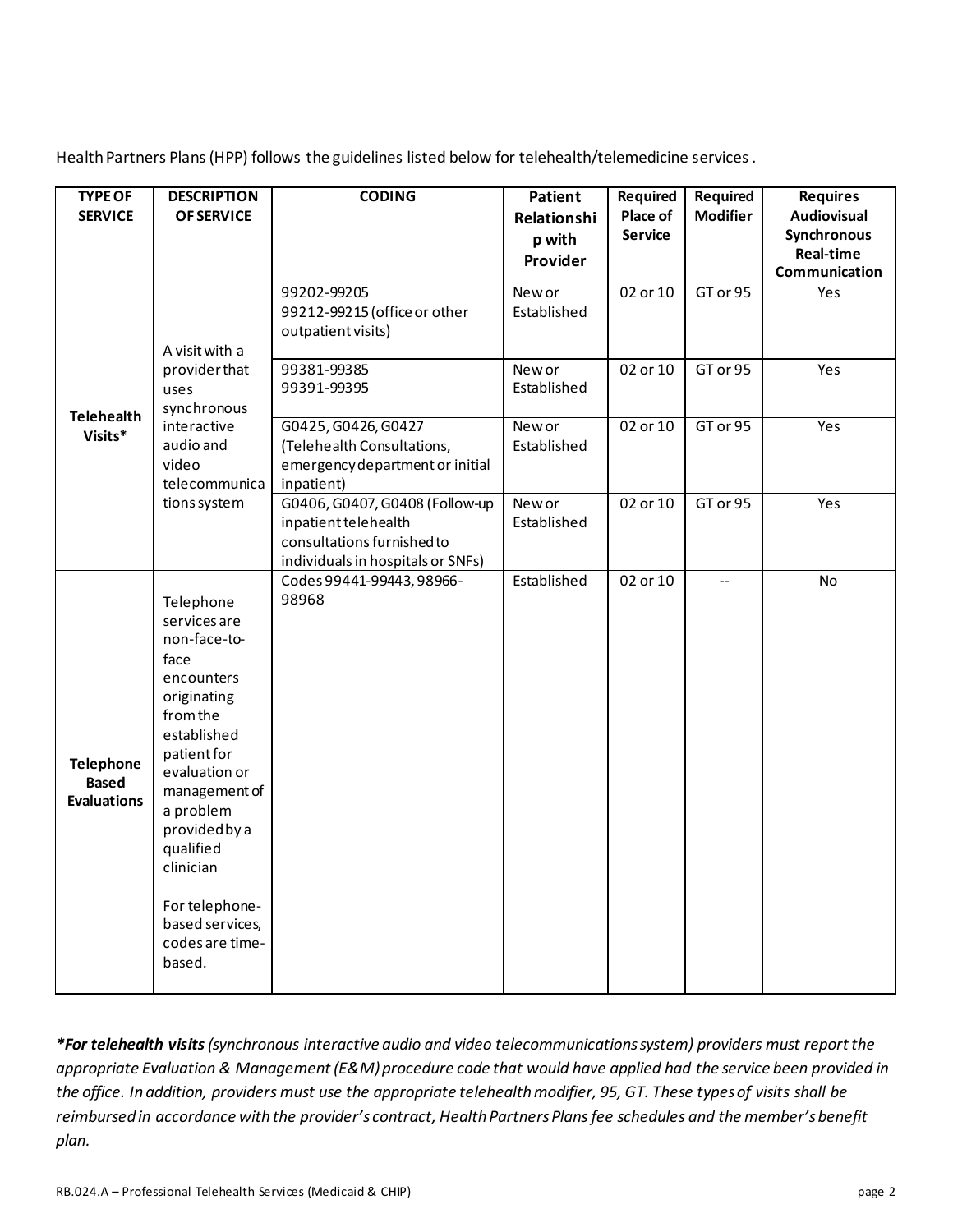**Urgent Care Centers (UCCs)** are NOT eligible to receive payment for their case rate code (S9083) when Professional Telehealth Services are performed. If an UCC submits a claim with their case rate code when a service is rendered via telehealth, the claim will be denied. Only services rendered in person and face to face are eligible for case rate payment (S9083). UCC's are eligible for payment of Professional Telehealth Services if the policy criteria are met and the above Telehealth Visit procedure codes are explicitly included in the provider's contract with Health Partners Plans.

**Federally Qualified Health Centers (FQHCs)**are NOT eligible to receive payment for their case rate code (T1015) when Professional Telehealth Services are performed. If an FQHC submits a claim with their case rate code when a service is rendered via telehealth, the claim will be denied. Only services rendered in person and face to face are eligible for case rate payment (T1015). FQHCs are eligible for fee-for-service payment of Professional Telehealth Servicesif the policy criteria are met.

Telephone-based evaluations must not be reported as an E&M since there are specific codes for these types of services and the level of reimbursement may vary.

# **POLICY GUIDELINES**

- 1. Professional Telehealth Services would typically NOT occur more than once per week for the same episode of care. Providers may be subject to an audit if increased frequency occurs.
- 2. Authorization is not required for Professional Telehealth Services alone.
- 3. Providers are expected to report the most appropriate Current Procedural Terminology (CPT<sup>®</sup>), or Healthcare Common Procedure Coding System (HCPCS) code and applicable modifier for Professional Telehealth Services provided.
- 4. Telephone codes 99441-99443**,** 98966-98968 should not be reported when originating from a related E/M service provided within the past seven days nor leading to an E/M service or procedure within the next 24 hours or soonest available appointment. Telephone call codes should not be reported for postop visits.
- 5. Telephone services may only be utilized in situations where synchronous interactive audio and video telecommunications is not available for the member.
- 6. Payment of Professional Telehealth Services may be impacted by CCI edits.
- 7. For providers paid on a capitation basis, services delivered through telehealth are considered included in capitation and are not separately payable.
- 8. HPP reserves the right to audit Professional Telehealth Services to evaluate:
	- a) Compliance with this policy or related state and federal regulations
	- b) Effectiveness and impact to our members
	- c) Quality of care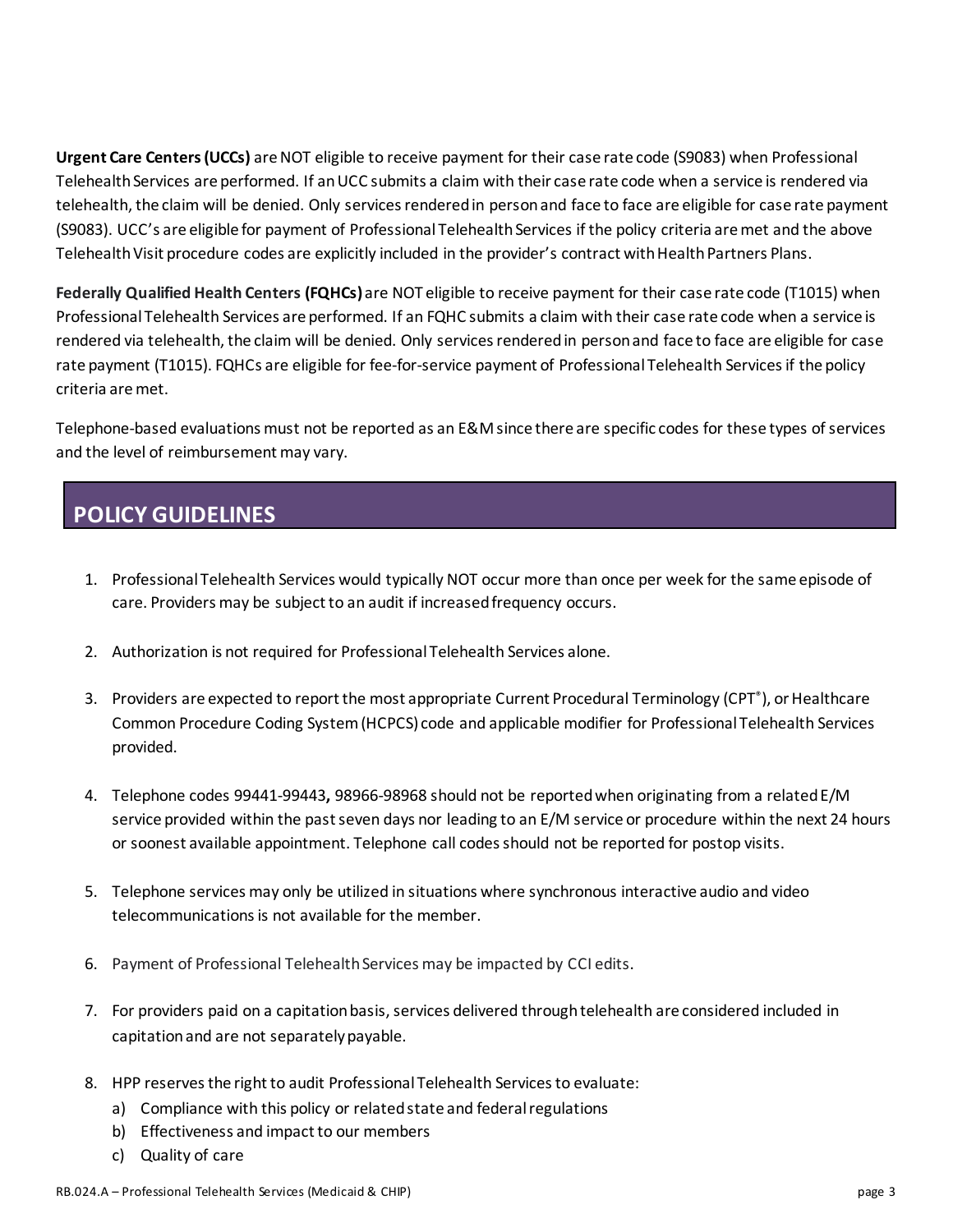- 9. Nurse Practitioners (NPs), Certified Registered Nurse Anesthetists (CRNA), Physician Assistants (PAs), Registered dietitians, nursemidwives, and clinical nurse specialists are required to perform services within the scope of their license.
- 10. Professional Telehealth Services do not include text messages.
- 11. Providers must fully document services rendered and identify the telecommunication technology used in the patient's medical record.
- 12. When providers bill for Professional Telehealth Services in hospital-based clinics, they are not eligible for payment of facility fee component.

### **CODING**

The Current Procedural Terminology (CPT<sup>®</sup>), Healthcare Common Procedure Coding System (HCPCS), and the 10<sup>th</sup> revision of the International Statistical Classification of Diseases and Related Health Problems(ICD-10) codes that may be listed in this policy are for reference purposes only. Listing of a code in this policy does not imply that the service is covered and is not a guarantee of payment. Other policies and coverage guidelines may apply. When reporting services, providers/facilities should code to the highest level of specificity using the code that was in effect on the date the service was rendered. *CPT® is a registered trademark of the American Medical Association.*

### **COVERED**

| <b>CODE</b> | <b>NARRATIVE</b>                                                                                                                                                                                                                                                                                                  |
|-------------|-------------------------------------------------------------------------------------------------------------------------------------------------------------------------------------------------------------------------------------------------------------------------------------------------------------------|
| 99202       | Office or other outpatient visit for the evaluation and management of a new patient, which requires a<br>medically appropriate history and/or examination and straightforward medical decision making. When using<br>time for code selection, 15-29 minutes of total time is spent on the date of the encounter.  |
| 99203       | Office or other outpatient visit for the evaluation and management of a new patient, which requires a<br>medically appropriate history and/or examination and low level of medical decision making. When using<br>time for code selection, 30-44 minutes of total time is spent on the date of the encounter.     |
| 99204       | Office or other outpatient visit for the evaluation and management of a new patient, which requires a<br>medically appropriate history and/or examination and moderate level of medical decision making. When<br>using time for code selection, 45-59 minutes of total time is spent on the date of the encounter |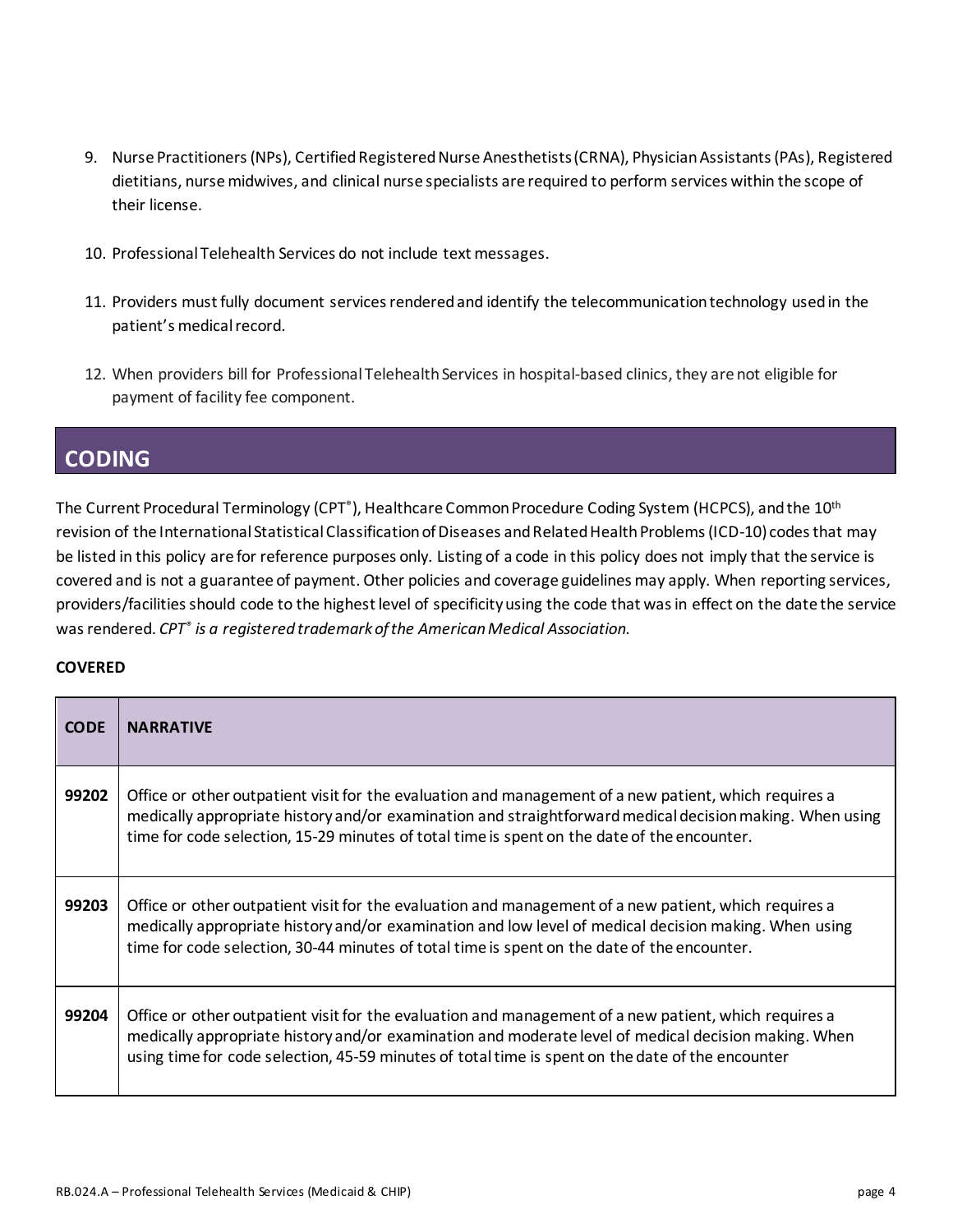| 99205 | Office or other outpatient visit for the evaluation and management of a new patient, which requires a<br>medically appropriate history and/or examination and high level of medical decision making. When using<br>time for code selection, 60-74 minutes of total time is spent on the date of the encounter.                        |
|-------|---------------------------------------------------------------------------------------------------------------------------------------------------------------------------------------------------------------------------------------------------------------------------------------------------------------------------------------|
| 99212 | Office or other outpatient visit for the evaluation and management of an established patient, which requires<br>a medically appropriate history and/or examination and straightforward medical decision making. When<br>using time for code selection, 10-19 minutes of total time is spent on the date of the encounter              |
| 99213 | Office or other outpatient visit for the evaluation and management of an established patient, which requires<br>a medically appropriate history and/or examination and low level of medical decision making. When using<br>time for code selection, 20-29 minutes of total time is spent on the date of the encounter.                |
| 99214 | Office or other outpatient visit for the evaluation and management of an established patient, which requires<br>a medically appropriate history and/or examination and moderate level of medical decision making. When<br>using time for code selection, 30-39 minutes of total time is spent on the date of the encounter.           |
| 99215 | Office or other outpatient visit for the evaluation and management of an established patient, which requires<br>a medically appropriate history and/or examination and high level of medical decision making. When using<br>time for code selection, 40-54 minutes of total time is spent on the date of the encounter.               |
| 99381 | Initial comprehensive preventive medicine evaluation and management of an individual including an<br>age and gender appropriate history, examination, counseling/anticipatory guidance/risk factor<br>reduction interventions, and the ordering of laboratory/diagnostic procedures, new patient; infant<br>(age younger than 1 year) |
| 99382 | Initial comprehensive preventive medicine evaluation and management of an individual including an<br>age and gender appropriate history, examination, counseling/anticipatory guidance/risk factor<br>reduction interventions, and the ordering of laboratory/diagnostic procedures, new patient; infant<br>(age 1 through 4 years)   |
| 99383 | Initial comprehensive preventive medicine evaluation and management of an individual including an<br>age and gender appropriate history, examination, counseling/anticipatory guidance/risk factor<br>reduction interventions, and the ordering of laboratory/diagnostic procedures, new patient; infant<br>(age 5 through 11 years)  |
| 99384 | Initial comprehensive preventive medicine evaluation and management of an individual including an<br>age and gender appropriate history, examination, counseling/anticipatory guidance/risk factor<br>reduction interventions, and the ordering of laboratory/diagnostic procedures, new patient; infant<br>(age 12 through 17 years) |

**r**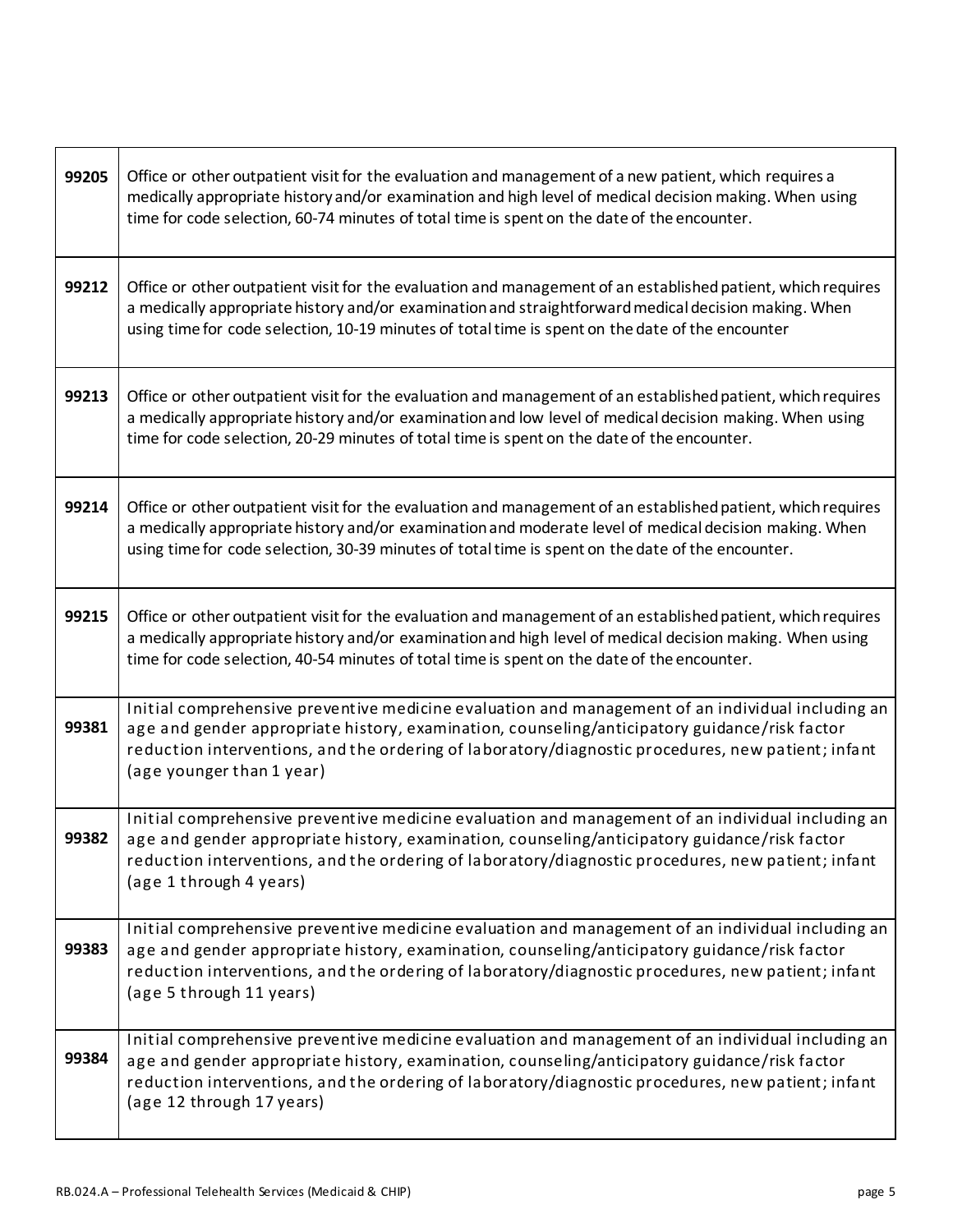| 99385 | Initial comprehensive preventive medicine evaluation and management of an individual including an<br>age and gender appropriate history, examination, counseling/anticipatory guidance/risk factor<br>reduction interventions, and the ordering of laboratory/diagnostic procedures, new patient; infant<br>(age 18 through 39 years)            |  |  |  |
|-------|--------------------------------------------------------------------------------------------------------------------------------------------------------------------------------------------------------------------------------------------------------------------------------------------------------------------------------------------------|--|--|--|
| 99391 | Periodic comprehensive preventive medicine reevaluation and management of an individual<br>including an age and gender appropriate history, examination, counseling/anticipatory<br>guidance/risk factor reduction interventions, and the ordering of laboratory/diagnostic procedures,<br>established patient; infant (age younger than 1 year) |  |  |  |
| 99392 | Periodic comprehensive preventive medicine reevaluation and management of an individual<br>including an age and gender appropriate history, examination, counseling/anticipatory<br>guidance/risk factor reduction interventions, and the ordering of laboratory/diagnostic procedures,<br>established patient; infant (age 1 through 4 years)   |  |  |  |
| 99393 | Periodic comprehensive preventive medicine reevaluation and management of an individual<br>including an age and gender appropriate history, examination, counseling/anticipatory<br>guidance/risk factor reduction interventions, and the ordering of laboratory/diagnostic procedures,<br>established patient; infant (age 5 through 12 years)  |  |  |  |
| 99394 | Periodic comprehensive preventive medicine reevaluation and management of an individual<br>including an age and gender appropriate history, examination, counseling/anticipatory<br>guidance/risk factor reduction interventions, and the ordering of laboratory/diagnostic procedures,<br>established patient; infant (age 12 through 17 years) |  |  |  |
| 99395 | Periodic comprehensive preventive medicine reevaluation and management of an individual<br>including an age and gender appropriate history, examination, counseling/anticipatory<br>guidance/risk factor reduction interventions, and the ordering of laboratory/diagnostic procedures,<br>established patient; infant (age 18 through 39 years) |  |  |  |
| 99461 | Initial care per day, for E/M of normal newborn infant seen in other than hospital or birthing center                                                                                                                                                                                                                                            |  |  |  |
| G0406 | Follow-up inpatient consultation, limited, physicians typically spend 15 minutes communicating with the<br>patient via telehealth                                                                                                                                                                                                                |  |  |  |
| G0407 | Follow-up inpatient consultation, intermediate, physicians typically spend 25 minutes communicating with<br>the patient via telehealth                                                                                                                                                                                                           |  |  |  |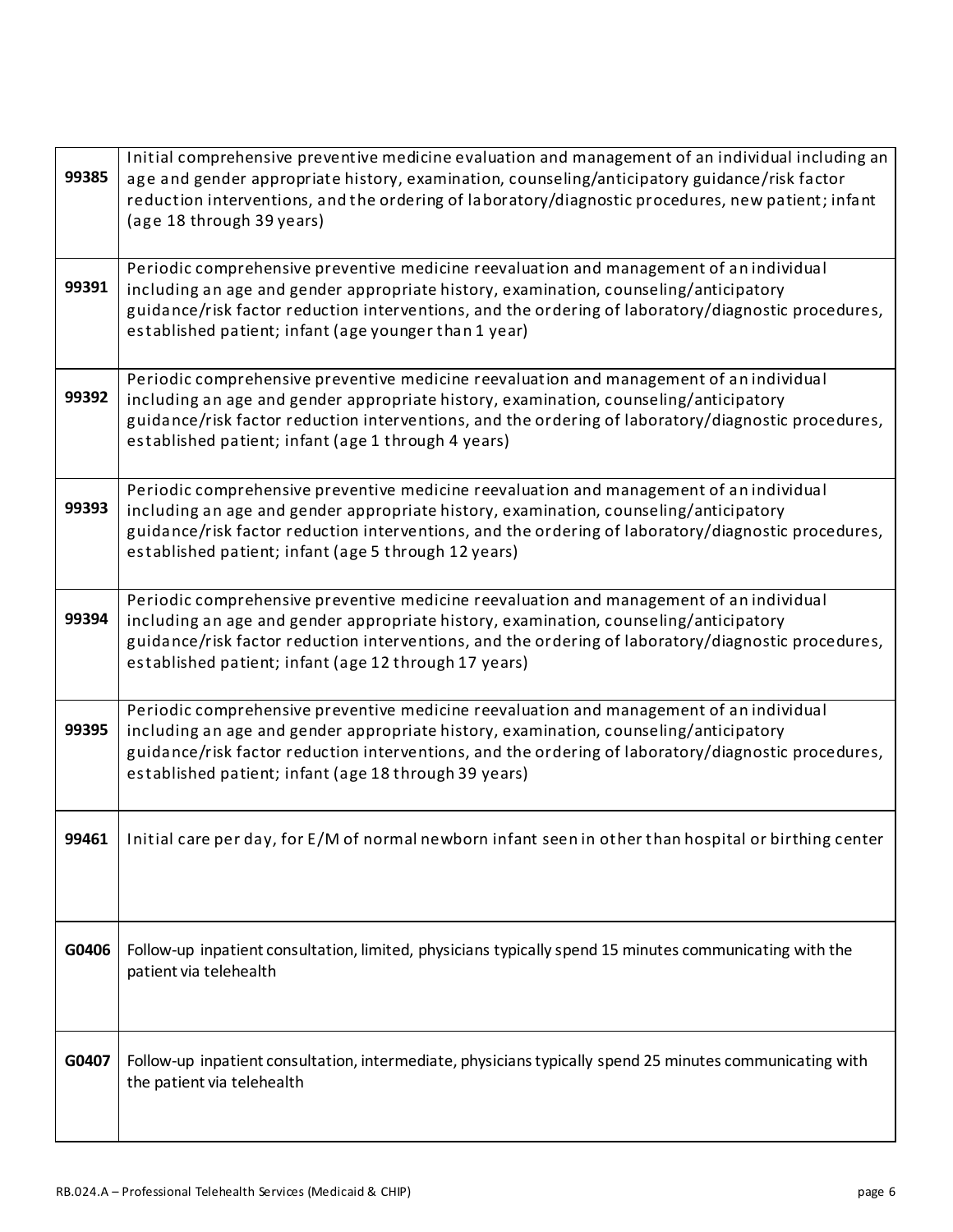| G0408 | Follow-up inpatient consultation, complex, physicians typically spend 35 minutes communicating with the<br>patient via telehealth                                                                                                                                                                                                                                                                                                                     |
|-------|-------------------------------------------------------------------------------------------------------------------------------------------------------------------------------------------------------------------------------------------------------------------------------------------------------------------------------------------------------------------------------------------------------------------------------------------------------|
| G0425 | Telehealth consultation, emergency department or initial inpatient, typically 30 minutes communicating with<br>the patient via telehealth                                                                                                                                                                                                                                                                                                             |
| G0426 | Telehealth consultation, emergency department or initial inpatient, typically 50 minutes communicating with<br>the patient via telehealth                                                                                                                                                                                                                                                                                                             |
| G0427 | Telehealth consultation, emergency department or initial inpatient, typically 70 minutes or more<br>communicating with the patient via telehealth                                                                                                                                                                                                                                                                                                     |
| 99441 | Telephone evaluation and management service by a physician or other qualified health care professional<br>who may report evaluation and management services provided to an established patient, parent, or guardian<br>not originating from a related E/M service provided within the previous 7 days nor leading to an E/M service<br>or procedure within the next 24 hours or soonest available appointment; 5-10 minutes of medical discussion     |
| 99442 | Telephone evaluation and management service by a physician or other qualified health care professional<br>who may report evaluation and management services provided to an established patient, parent, or guardian<br>not originating from a related E/M service provided within the previous 7 days nor leading to an E/M service<br>or procedure within the next 24 hours or soonest available appointment; 11-20 minutes of medical<br>discussion |
| 99443 | Telephone evaluation and management service by a physician or other qualified health care professional<br>who may report evaluation and management services provided to an established patient, parent, or guardian<br>not originating from a related E/M service provided within the previous 7 days nor leading to an E/M service<br>or procedure within the next 24 hours or soonest available appointment; 21-30 minutes of medical<br>discussion |
| 98966 | Telephone assessment and management service provided by a qualified nonphysician health care<br>professional to an established patient, parent, or guardian not originating from a related assessment and<br>management service provided within the previous 7 days nor leading to an assessment and management<br>service or procedure within the next 24 hours or soonest available appointment; 5-10 minutes of medical<br>discussion              |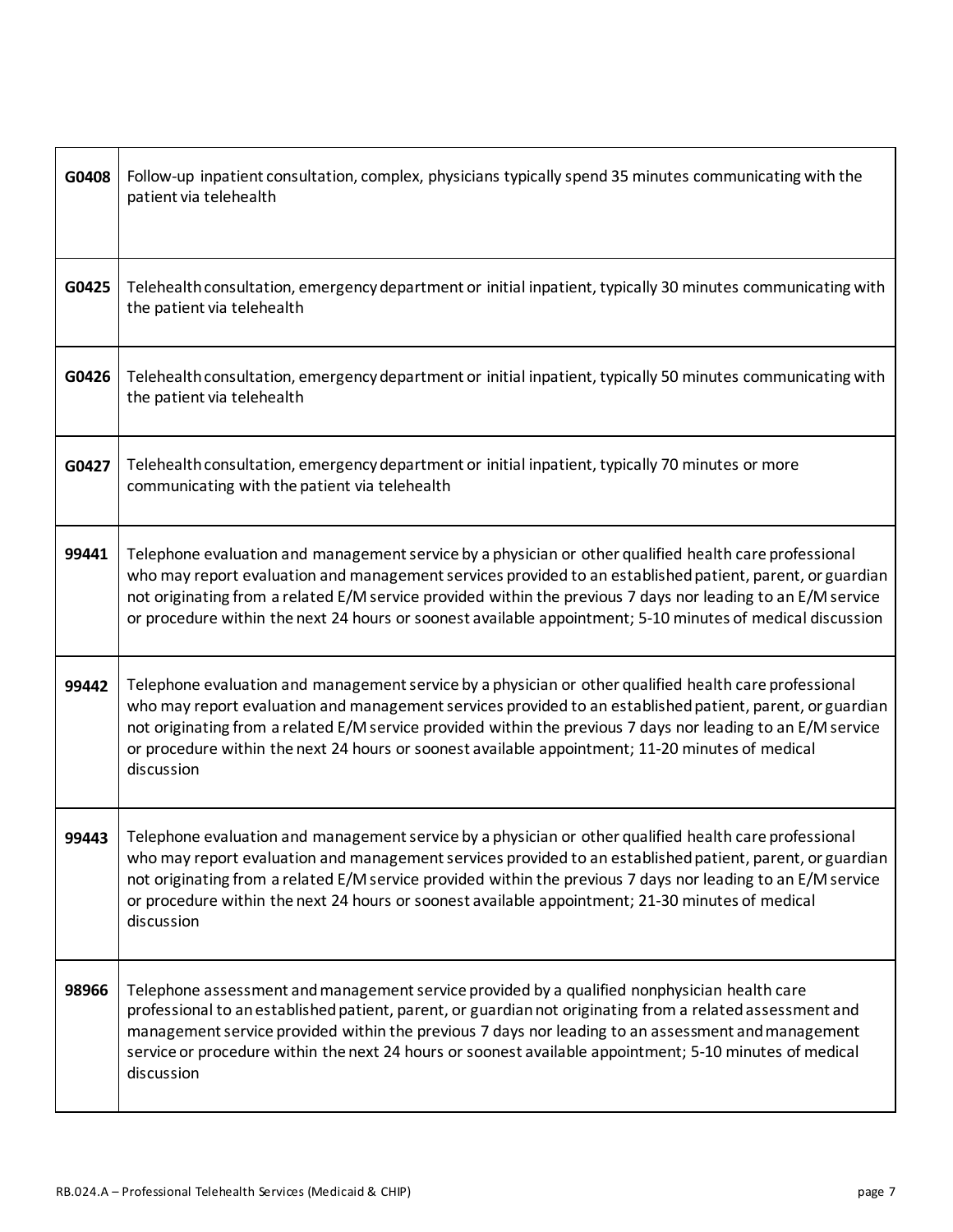| 98967 | Telephone assessment and management service provided by a qualified nonphysician health care<br>professional to an established patient, parent, or guardian not originating from a related assessment and<br>management service provided within the previous 7 days nor leading to an assessment and management<br>service or procedure within the next 24 hours or soonest available appointment; 11-20 minutes of medical<br>discussion |
|-------|-------------------------------------------------------------------------------------------------------------------------------------------------------------------------------------------------------------------------------------------------------------------------------------------------------------------------------------------------------------------------------------------------------------------------------------------|
| 98968 | Telephone assessment and management service provided by a qualified nonphysician health care<br>professional to an established patient, parent, or guardian not originating from a related assessment and<br>management service provided within the previous 7 days nor leading to an assessment and management<br>service or procedure within the next 24 hours or soonest available appointment; 21-30 minutes of medical<br>discussion |

#### **NON-COVERED**

| <b>CODE</b> | <b>NARRATIVE</b>                                                                                                                                                                                                                                                                                                                                                                                                                                         |
|-------------|----------------------------------------------------------------------------------------------------------------------------------------------------------------------------------------------------------------------------------------------------------------------------------------------------------------------------------------------------------------------------------------------------------------------------------------------------------|
| G2010       | Remote evaluation of recorded video and/or images submitted by an established patient (e.g., store and<br>forward), including interpretation with follow-up with the patient within 24 business hours, not originating<br>from a related E/M service provided within the previous 7 days nor leading to an E/M service or procedure<br>within the next 24 hours or soonest available appointment                                                         |
| G2012       | Brief communication technology-based service, e.g., virtual check-in, by a physician or other qualified health<br>care professional who can report evaluation and management services, provided to an established patient,<br>not originating from a related E/M service provided within the previous 7 days nor leading to an E/M service<br>or procedure within the next 24 hours or soonest available appointment; 5-10 minutes of medical discussion |
| G2250       | Remote assessment of recorded video and/or images submitted by an established patient (e.g., store and<br>forward), including interpretation with follow-up with the patient within 24 business hours, not originating<br>from a related service provided within the previous 7 days nor leading to a service or procedure within the<br>next 24 hours or soonest available appointment                                                                  |
| G2251       | Brief communication technology-based service, e.g. virtual check-in, by a qualified health care professional<br>who cannot report evaluation and management services, provided to an established patient, not originating<br>from a related service provided within the previous 7 days nor leading to a service or procedure within the<br>next 24 hours or soonest available appointment; 5-10 minutes of clinical discussion                          |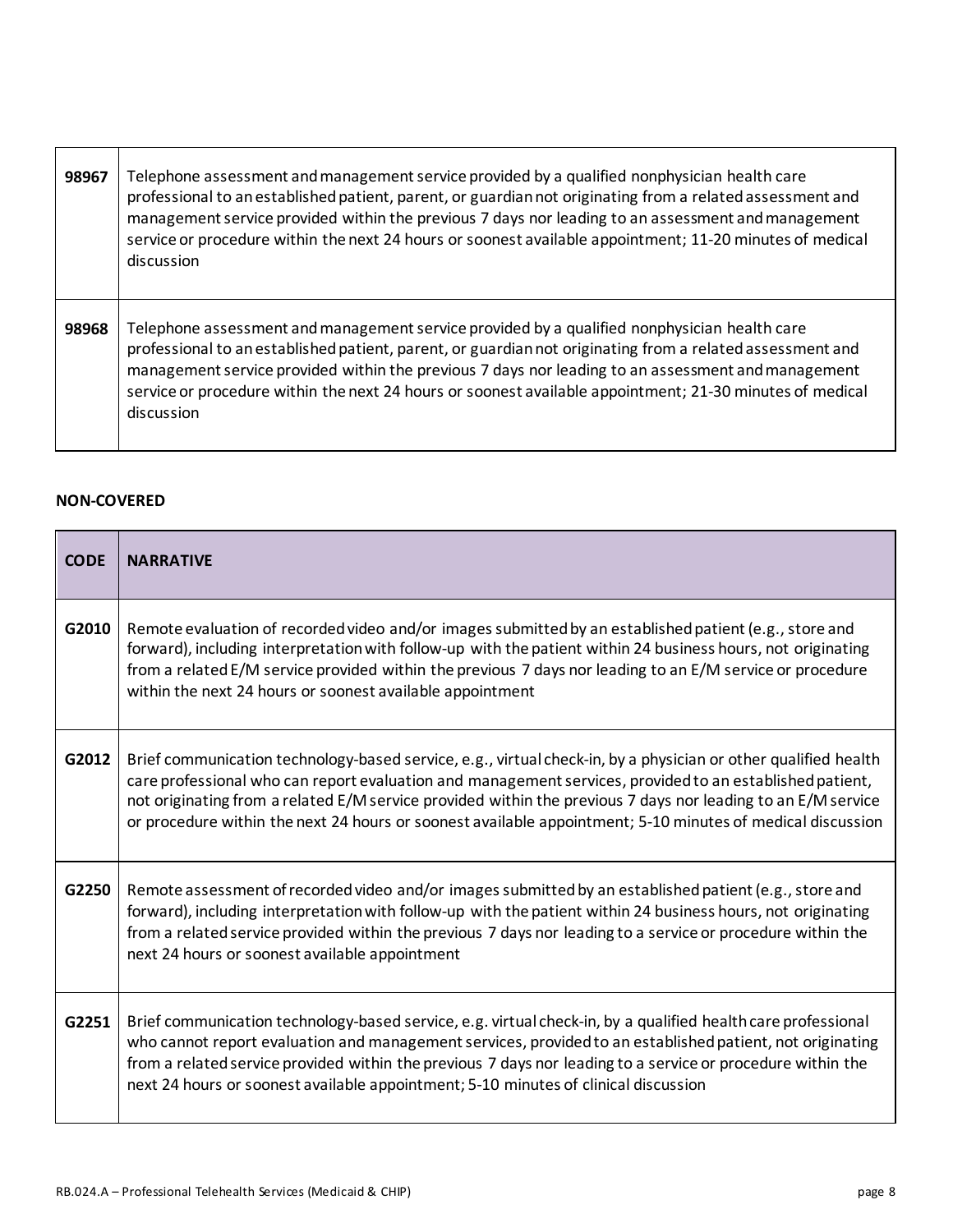| G2252 | Brief communication technology-based service, e.g. virtual check-in, by a physician or other qualified health<br>care professional who can report evaluation and management services, provided to an established patient,<br>not originating from a related EM service provided within the previous 7 days nor leading to an EM service or<br>procedure within the next 24 hours or soonest available appointment; 11-20 minutes of medical discussion |
|-------|--------------------------------------------------------------------------------------------------------------------------------------------------------------------------------------------------------------------------------------------------------------------------------------------------------------------------------------------------------------------------------------------------------------------------------------------------------|
| 99421 | Online digital evaluation and management service, for an established patient, for up to 7 days, cumulative<br>time during the 7 days; 5-10 minutes                                                                                                                                                                                                                                                                                                     |
| 99422 | Online digital evaluation and management service, for an established patient, for up to 7 days, cumulative<br>time during the 7 days; 11-20 minutes                                                                                                                                                                                                                                                                                                    |
| 99423 | Online digital evaluation and management service, for an established patient, for up to 7 days, cumulative<br>time during the 7 days; 21 or more minutes                                                                                                                                                                                                                                                                                               |
| 98970 | Qualified nonphysician health care professional online digital assessment and management, for an<br>established patient, for up to 7 days, cumulative time during the 7 days; 5-10 minutes                                                                                                                                                                                                                                                             |
| 98971 | Qualified nonphysician health care professional online digital assessment and management, for an<br>established patient, for up to 7 days, cumulative time during the 7 days; 11-20 minutes                                                                                                                                                                                                                                                            |
| 98972 | Qualified nonphysician health care professional online digital assessment and management, for an<br>established patient, for up to 7 days, cumulative time during the 7 days; 21 or more minutes                                                                                                                                                                                                                                                       |

#### **ICD 10 CODING**

Services to diagnose or treat COVID-19 should be coded using the appropriate ICD-10 codes identified by the CDC.

#### **MODIFIER**

95: Synchronous Telemedicine Service Rendered via Real-Time Interactive Audio and Video Telecommunications System.

GT: Via interactive audio and video telecommunication systems

## **BENEFIT APPLICATION**

#### **COST-SHARING**

Cost-sharing may apply for some Professional Telehealth Services based on the benefit plan.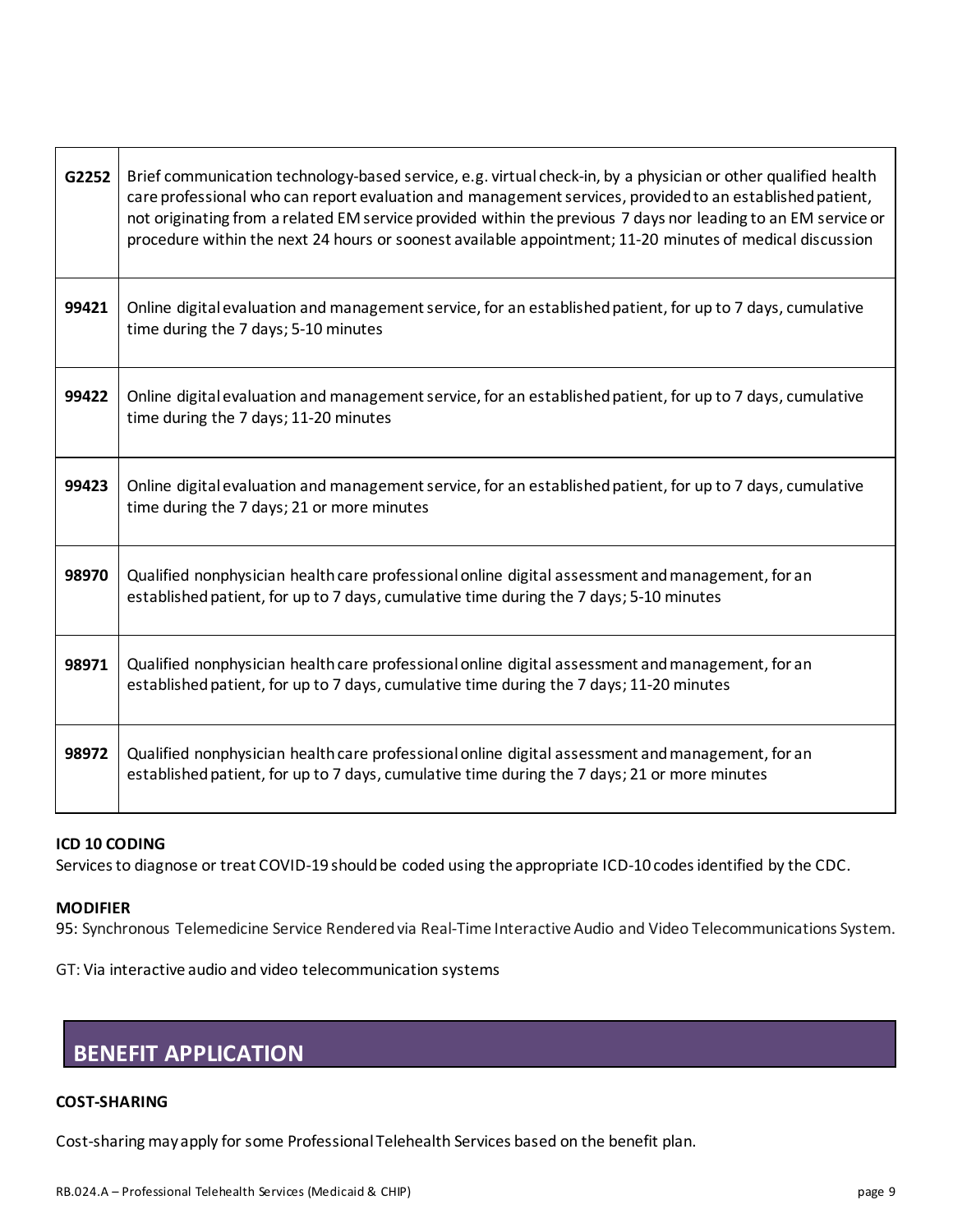This Reimbursement Policy does not constitute a description of benefits. Rather, this assists in the administration of the member's benefits which may vary by line of business. Applicable benefit documents govern which services/items are eligible for coverage, subject to benefit limits, or excluded completely from coverage.

# **DESCRIPTION OF SERVICES**

**Professional Telehealth Services:** Services performed by professional providers using technology to evaluate and communicate with members are limited to telehealth visits, virtual check-ins, telephone based-evaluations, and e-visits

**Telehealth Visits**: A visit with a provider that uses synchronous interactive audio and video telecommunications system.

**Virtual check-ins:** Abrief (5-10-minute) check-in with a provider via telephone or other telecommunications device to determine whether an office visit or other service is needed for an established patient. A remote evaluation of recorded video and/or images submitted by an established patient.

**Telephone-based evaluations:** Telephone services are non-face-to-face encounters originating from the established patient for evaluation or management of a problem provided by a qualified clinician.

**E-Visits:** An established patient-initiated non-face-to-face communication through an online patient portal.

**Interactive telecommunications system:** Multimedia communications equipment that includes, at a minimum, audio and video equipment permitting two-way, real time interactive communication between the patient and distant site physician or practitioner. Telephones, facsimile machines, and electronic mail systems do not meet the definition of an interactive telecommunications system.

**Synchronous interaction:** A real-time interaction between a patient and a health care provider located at a distant site.

# **DISCLAIMER**

Approval or denial of payment does not constitute medical advice and is neither intended to guide nor influence medical decision-making.

# **POLICY HISTORY**

| <b>Summary</b>        | <b>Nersion Version Effective Date</b> |
|-----------------------|---------------------------------------|
| This is a new policy. | 8/1/2022                              |